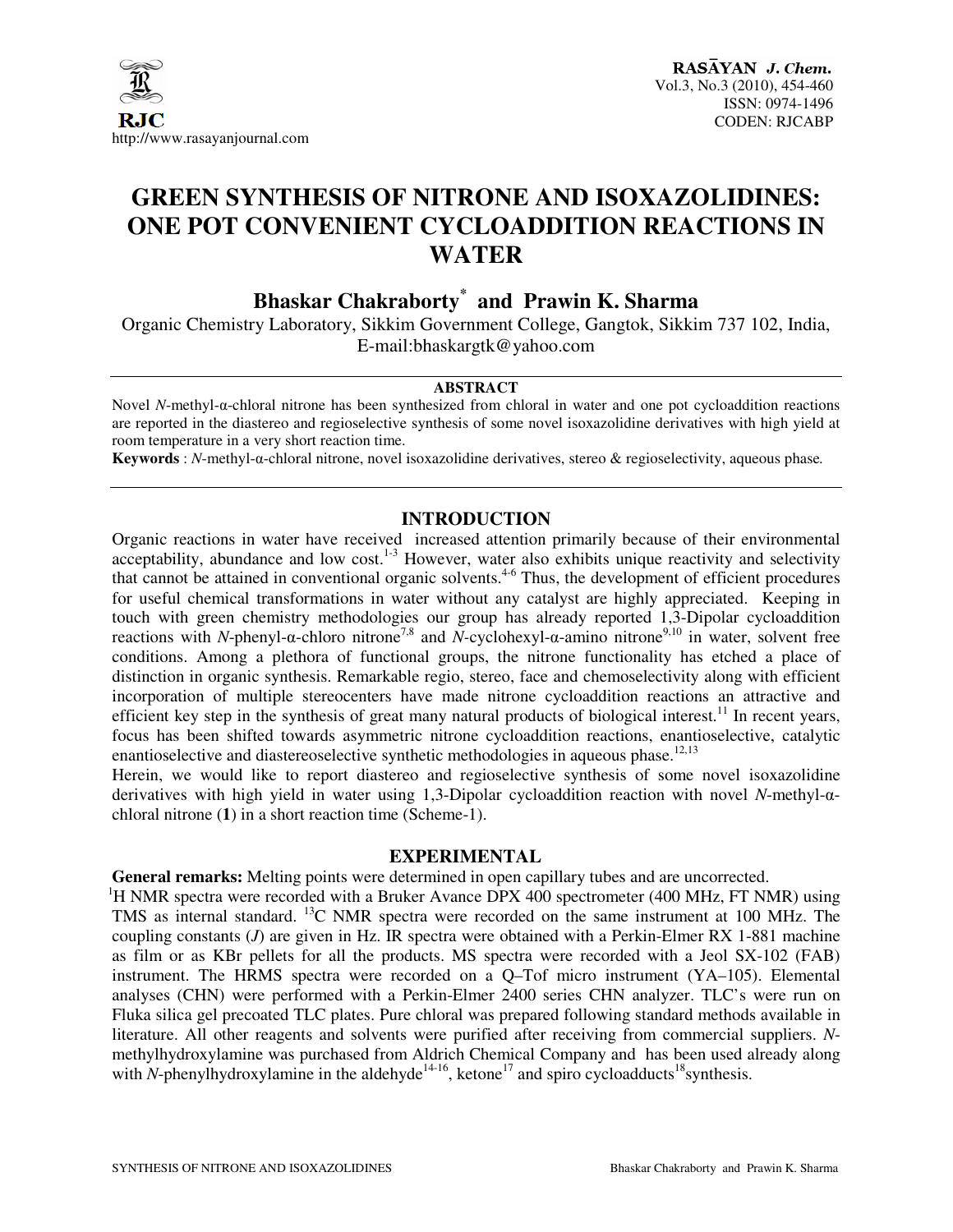### **General procedure for synthesis of nitrone (1) in water**

 *N*-methylhydroxylamine (250 mg, 5.3191 mmole) was added to freshly prepared dry distilled chloral (778 mg, 5.3222 mmole) in water (15 mL) under  $N_2$  atmosphere and the reaction mixture was kept at 5- $10^0$ C with constant stirring with a magnetic stirrer for 8 hr. The formation of nitrone was monitored by TLC ( $R_f$  = 0.37). After completion of reaction, the nitrone was extracted with ether (2 X 25 mL), the organic layer was washed with saturated brine (2 X 15 mL), dried over anhydrous  $Na<sub>2</sub>SO<sub>4</sub>$  and concentrated. The nitrone was isolated under reduced pressure vaccum pump as white needdle shape crystals ( $86\%$ ; m.p: $48^{\circ}$ C). As the nitrone decomposes at room temperature therefore trapped *in-situ* by the dipolarophiles for cycloaddition reactions.

## **Spectroscopic data for nitrone 1**

Yield 86%; white needdle shape crystals;  $R_f = 0.37$ , m.p: 48<sup>0</sup>C (uncorrected); UV ( $v_{\text{max}}$ ): 238 nm; IR (KBr): 1610 (s), 1185 (s), 805 (s) cm<sup>-1</sup>; <sup>1</sup>H NMR (CDCl<sub>3</sub>):  $\delta$  6.65 (s, 1H, CH=N<sup>+</sup>), 3.35 (s, 3H, N<sup>+</sup>-CH<sub>3</sub>); <sup>13</sup>C NMR (CDCl<sub>3</sub>): δ 142.24 (CH=N<sup>+</sup>), 35.66 (N<sup>+</sup>-CH<sub>3</sub>), 26.20 (CCl<sub>3</sub>); HRMS–EI: Calcd. for C<sub>3</sub>H<sub>4</sub>ONCl<sub>3</sub>, (M), 175.0320, Found: M<sup>+</sup>, 175.0308.

## **General procedure for cycloaddition (for diastereomers)**

To a stirred solution of *N*-methylhydroxylamine (250 mg, 5.3191 mmoles) and freshly prepared dry distilled chloral (1 equivalent) in 15 mL water under  $N_2$  atmosphere at 5-10<sup>o</sup>C, dipolarophiles were added (1 equivalent) *insitu* at the time of formation of nitrone. Stirring continued at RT with a magnetic stirrer under  $N_2$  atmosphere for 3-4 hr. The progress of the reaction was monitored by TLC. After completion of the reaction, the products were extracted with ether  $(2 \text{ X } 25 \text{ mL})$ , the organic layer was washed with saturated brine (2 X 15 mL), dried over anhydrous  $Na<sub>2</sub>SO<sub>4</sub>$  and concentrated. The mixture of diastereomers were purified and separated by column chromatography using ethyl acetate - hexane to afford cycloadducts **2-4** (Scheme 1, Table 1). This procedure was followed for the substrates **1**–**3** listed in Table 1.

 **(3***S***)–3-(trichloromethyl)-dihydro-2,5-dimethyl-2H-pyrrolo[3,4-d]isoxazole-4,6(5H,6a-H)-dione, 2a**  Yield 66%; white crystals; R<sub>f</sub> = 0.46; IR (KBr): 2920 (m), 2830 (m), 1762 (s), 1660 (s), 1474 (m), 1190 (m), 814 (s), 778 (s) cm<sup>-1</sup>; <sup>1</sup>H NMR (CDCl<sub>3</sub>):  $\delta$  3.31 (d, 1H, *J* = 6.60 Hz, C<sub>5</sub>H), 2.99 (s, 2X3H, 2-CH<sub>3</sub>) protons), 2.85 (d, 1H, *J* = 6.42 Hz, C3H), 2.50 (dd, 1H, *J* = 6.06, 6.20 Hz, C4H);<sup>13</sup>C NMR (CDCl3): δ 178.12, 176.80 (carbonyl carbons), 87.15 (C<sub>5</sub>), 76.00 (C<sub>3</sub>), 53.54 (C<sub>4</sub>), 38.00, 37.14 (CH<sub>3</sub> carbons), 22.32 (CCl<sub>3</sub>); FAB-MS:  $m/z$  288 (M<sup>+</sup>+2), 286 (M<sup>+</sup>), 271, 256, 241, 169, 154 (B.P), 117; HRMS – EI: Calcd for  $C_8H_9O_3N_2Cl_3$  (M)  $m/z$  286.0690. Found: M<sup>+</sup> 286.0678. Anal. Found: C, 33.48; H, 3.08; N, 9.62.  $C_8H_9O_3N_2Cl_3$  requires C, 33.56; H, 3.16; N, 9.79%.

## **(3***R***)–3-(trichloromethyl)-dihydro-2,5-dimethyl-2H-pyrrolo[3,4-d]isoxazole-4,6(5H,6 a-H)-dione, 2b**

Yield 31%; white crystals; R<sub>f</sub> = 0.52; IR (KBr): 2926 (m), 2820 (m), 1760 (s), 1664 (s), 1470 (m), 1185 (m), 810 (s), 776 (s) cm<sup>-1</sup>; <sup>1</sup>H NMR (CDCl<sub>3</sub>):  $\delta$  3.36 (d, 1H, *J* = 3.24 Hz, C<sub>5</sub>H), 2.83 (s, 2X3H, 2-CH<sub>3</sub>) protons), 2.74 (d, 1H,  $J = 2.70$  Hz, C<sub>3</sub>H), 2.58 (dd, 1H,  $J = 2.46$ , 2.36 Hz, C<sub>4</sub>H); <sup>13</sup>C NMR (CDCl<sub>3</sub>):  $\delta$ 176.45, 175.00 (carbonyl carbons), 85.64 (C<sub>5</sub>), 74.82 (C<sub>3</sub>), 55.23 (C<sub>4</sub>), 34.64, 33.26 (CH<sub>3</sub> carbons), 24.17 (CCl<sub>3</sub>); FAB-MS:  $m/z$  288 (M<sup>+</sup> +2), 286 (M<sup>+</sup>), 271, 256, 169, 154 (B.P), 117; HRMS – EI: Calcd for  $C_8H_9O_3N_2Cl_3$  (M)  $m/z$  286.0690. Found: M<sup>+</sup> 286.0673. Anal. Found: C, 33.45; H, 3.09; N, 9.68.  $C_8H_9O_3N_2Cl_3$  requires C, 33.56; H, 3.16; N, 9.79%.

## **(3***S***)–3-(trichloromethyl)-dihydro-2-methyl-5-phenyl-2H-pyrrolo[3,4-d]isoxazole-4,6(5H,6 a-H) dione, 3a**

Yield 63%; white solid; R<sub>f</sub> = 0.40; IR(KBr): 3050 (m), 2960 (m), 2840 (m), 1760 (s), 1660 (s), 1345 (m), 815 (s), 770 (s) cm<sup>-1</sup>; <sup>1</sup>H NMR (CDCl<sub>3</sub>):  $\delta$  7.46 – 7.26 (m, 5H, C<sub>6</sub>H<sub>5</sub>), 4.37 (d, 1H, *J* = 6.74 Hz, C<sub>5</sub>H), 3.18 (d, 1H,  $J = 6.22$  Hz, C<sub>3</sub>H), 2.89 (dd, 1H,  $J = 6.04$ , 6.16 Hz, C<sub>4</sub>H), 2.15 (s, 3H, CH<sub>3</sub>); <sup>13</sup>C NMR (CDCl3): δ 174.50, 173.00 (carbonyl carbons), 135.10, 134.34, 132.00, 131.20 (aromatic carbons), 85.00  $(C_5)$ , 77.86  $(C_3)$ , 57.40  $(C_4)$ , 34.67  $(CH_3)$ , 25.00  $(CCl_3)$ ; FAB-MS:  $m/z$  350  $(M^+ +2)$ , 348  $(M^+)$ , 333, 271, 256, 231, 216 (B.P), 117, 77; HRMS – EI: Calcd for C<sub>13</sub>H<sub>11</sub>O<sub>3</sub>N<sub>2</sub>Cl<sub>3</sub> (M)  $m/z$  348.0880. Found: M<sup>+</sup>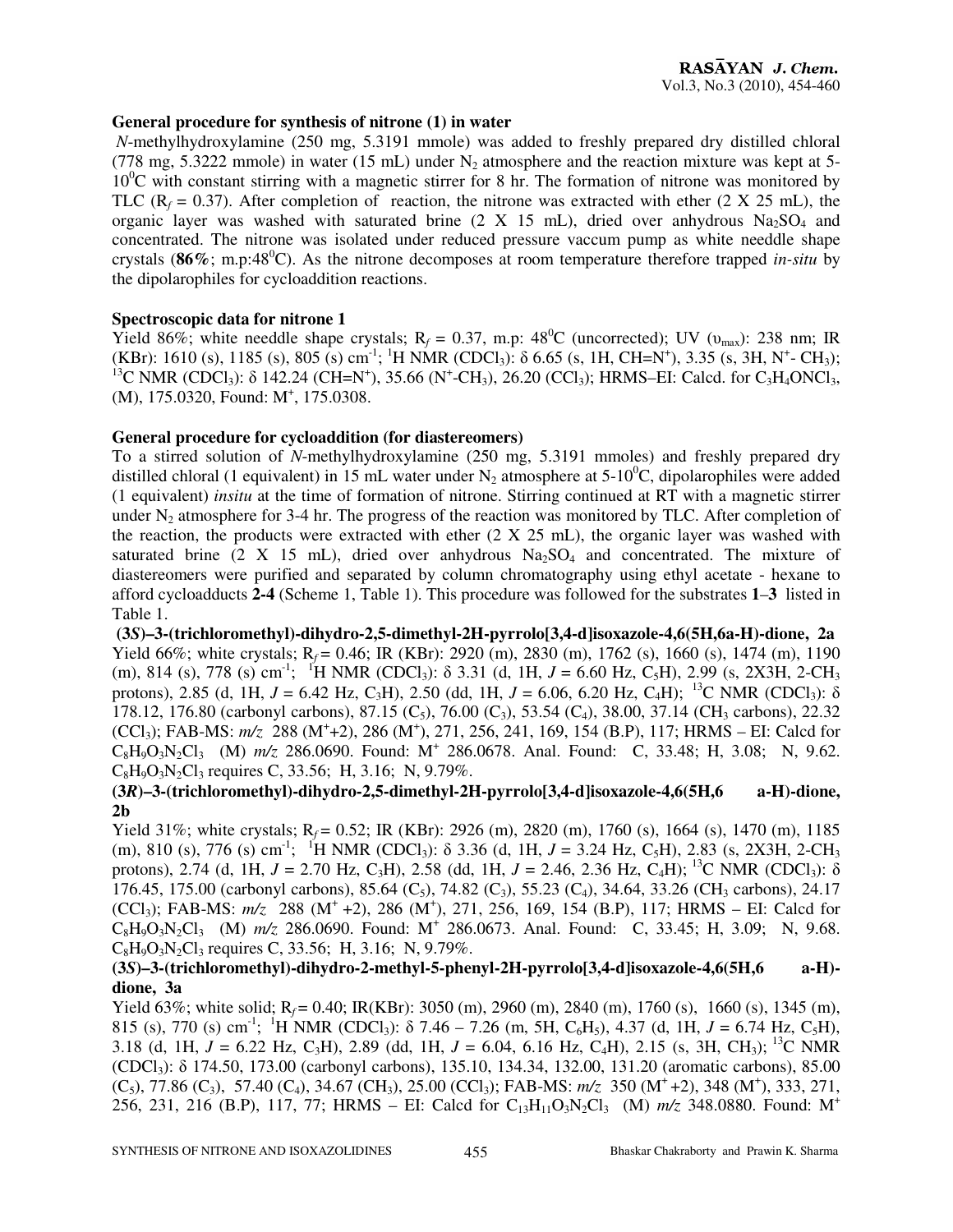348.0869. Anal. Found: C, 44.74; H, 3.08; N, 7.86. C<sub>13</sub>H<sub>11</sub>O<sub>3</sub>N<sub>2</sub>Cl<sub>3</sub> requires C, 44.81; H, 3.18; N, 8.04%.

## **(3***R***)–3-(trichloromethyl)-dihydro-2-methyl-5-phenyl-2H-pyrrolo[3,4-d]isoxazole-4,6(5H,6 a-H) dione, 3b**

Yield: 32%; white solid;  $R_f = 0.44$ ; IR(KBr): 3056 (m), 2954 (m), 2835 (m), 1760 (s), 1664 (s), 1340 (m), 810 (s), 775 (s) cm<sup>-1</sup>; <sup>1</sup>H NMR (CDCl<sub>3</sub>):  $\delta$  7.35 – 7.20 (m, 5H, C<sub>6</sub>H<sub>5</sub>), 4.32 (d, 1H, *J* = 3.22 Hz, C<sub>5</sub>H), 3.10 (d, 1H,  $J = 2.56$  Hz, C<sub>3</sub>H), 2.84 (dd, 1H,  $J = 2.30$ , 2.28 Hz, C<sub>4</sub>H), 2.18 (s, 3H, CH<sub>3</sub>); <sup>13</sup>C NMR (CDCl3): δ 173.64, 172.17 (carbonyl carbons), 136.44, 135.86, 133.92, 132.41 (aromatic carbons), 84.75 (C<sub>5</sub>), 74.32 (C<sub>3</sub>), 55.18 (C<sub>4</sub>), 34.00 (CH<sub>3</sub>), 23.64 (CCl<sub>3</sub>); FAB-MS:  $m/z$  350 (M<sup>+</sup>+2), 348 (M<sup>+</sup>), 333, 303, 256, 231, 216 (B.P), 117, 77; HRMS – EI: Calcd for  $C_{13}H_{11}O_3N_2Cl_3$  (M)  $m/z$  348.0880. Found: M<sup>+</sup> 348.0863. Anal. Found: C, 44.70; H, 3.09; N, 7.89. C<sub>13</sub>H<sub>11</sub>O<sub>3</sub>N<sub>2</sub>Cl<sub>3</sub> requires C, 44.81; H, 3.18; N, 8.04%.

## **(3***S***)–3-(trichloromethyl)-5-cyclohexyl-dihydro-2-methyl-2H-pyrrolo[3,4-d]isoxazole-4,6(5H,6 a-H) dione, 4a**

Yield 68%; yellow crystals; R<sub>f</sub> = 0.48; IR (KBr): 2870 (s), 1770 (s), 1683 (s), 1446 (m), 1380 (m), 1265 (m), 815 (s), 780 (s) cm<sup>-1</sup>; <sup>1</sup>H NMR (CDCl<sub>3</sub>):  $\delta$  4.94 (d, 1H, *J* = 6.64 Hz, C<sub>5</sub>H), 4.32 (d, 1H, *J* = 7.18 Hz, C<sub>3</sub>H), 3.86 (dd, 1H,  $J = 6.26$ , 6.08 Hz, C<sub>4</sub>H), 2.34 (s, 3H, CH<sub>3</sub>), 1.43 – 1.14 (m, 11H, cyclohexyl protons); <sup>13</sup>C NMR (CDCl<sub>3</sub>):  $\delta$  177.58, 176.00 (carbonyl carbons), 86.80 (C<sub>5</sub>), 77.08 (C<sub>3</sub>), 55.00 (C<sub>4</sub>), 38.80 (CH3), 31.10 (CCl3), 29.52, 27.70, 26.30, 25.00, 23.28, 18.27 (cyclohexyl carbons); FAB-MS: *m/z*  356 (M<sup>+</sup> +2), 354 (M<sup>+</sup> ), 339, 309, 271, 256, 236, 222 (B.P), 117, 83; HRMS – EI: Calcd for C<sub>13</sub>H<sub>17</sub>O<sub>3</sub>N<sub>2</sub>Cl<sub>3</sub> (M)  $m/z$  354.1300. Found: M<sup>+</sup> 354.1289. Anal. Found: C, 43.93; H, 4.70; N, 7.84.  $C_{13}H_{17}O_3N_2Cl_3$  requires C, 44.05; H, 4.83; N, 7.90%.

## **(3***R***)–3-(trichloromethyl)-5-cyclohexyl-dihydro-2-methyl-2H-pyrrolo[3,4-d]isoxazole-4,6(5H,6 a-H) dione, 4b**

Yield 26%; yellow crystals; R<sub>f</sub> = 0.56; IR (KBr): 2880 (s), 1776 (s), 1680 (s), 1442 (m), 1373 (m), 1260 (m), 810 (s), 784 (s) cm<sup>-1</sup>; <sup>1</sup>H NMR (CDCl<sub>3</sub>):  $\delta$  4.87 (d, 1H, *J* = 4.10 Hz, C<sub>5</sub>H), 4.46 (d, 1H, *J* = 2.34 Hz, C<sub>3</sub>H), 3.68 (dd, 1H,  $J = 3.74$ , 3.60 Hz, C<sub>4</sub>H), 2.30 (s, 3H, CH<sub>3</sub>), 1.50 – 1.26 (m, 11H, cyclohexyl protons); <sup>13</sup>C NMR (CDCl<sub>3</sub>):  $\delta$  175.70, 174.13 (carbonyl carbons), 85.00 (C<sub>5</sub>), 76.43 (C<sub>3</sub>), 55.64 (C<sub>4</sub>), 36.92 (CH3), 33.22 (CCl3), 27.32, 26.24, 24.85, 23.00, 21.54, 20.12 (cyclohexyl carbons); FAB-MS: *m/z* 354 (M<sup>+</sup>), 339, 309, 271, 256, 237, 236, 222 (B.P), 117, 83; HRMS – EI: Calcd for C<sub>13</sub>H<sub>17</sub>O<sub>3</sub>N<sub>2</sub>Cl<sub>3</sub> (M) *m/z* 354.1300. Found: M<sup>+</sup> 354.1292. Anal. Found: C, 43.91; H, 4.73; N, 7.81. C<sub>13</sub>H<sub>17</sub>O<sub>3</sub>N<sub>2</sub>Cl<sub>3</sub> requires C, 44.05; H, 4.83; N, 7.90%.

## **General procedure for cycloaddition (for regioselective cycloadducts)**

To a stirred solution of *N*-methylhydroxylamine (250 mg, 5.3191 mmoles) and freshly prepared dry distilled chloral (1 equivalent) in water (15 mL) under N<sub>2</sub> atmosphere at 5-10<sup>o</sup>C, dipolarophiles were added (1 equivalent) *insitu* at the time of formation of nitrone. Stirring continued at RT with a magnetic stirrer under  $N_2$  atmosphere for 4-5 hr. The progress of the reaction was monitored by TLC. After completion of the reaction, the product was extracted with ether  $(2 \text{ X } 25 \text{ mL})$ , the organic layer was washed with saturated brine  $(2 \text{ X } 15 \text{ mL})$ , dried over anhydrous  $\text{Na}_2\text{SO}_4$  and concentrated. The crude product was purified by column chromatography using ethyl acetate - hexane to afford pure cycloadduct **5-6** (Scheme 1, Table 1).This procedure was followed for the substrates **4** and **5** listed in Table 1.

## **(3***S***)-ethyl-3-(trichloromethyl)-2-methyl isoxazolidine-5-carboxylate, 5**

Yield 92%; colourless gummy liquid; R<sub>f</sub> = 0.42; IR (KBr): 2874 (m), 1750 (s), 1425 (s), 875 (s), 790 (s) cm<sup>-1</sup>; <sup>1</sup>H NMR (CDCl<sub>3</sub>): δ 4.89 (t, 1H,  $J = 7.46$  Hz, C<sub>5</sub>H), 4.11 (q, 2H,  $J = 4.64$ , 4.34 Hz, -OCH<sub>2</sub>CH<sub>3</sub>), 3.51 (dd, 2H, *J* = 7.12, 7.44 Hz, C4 2H), 2.79 (t, 1H, *J* = 7.46 Hz, C3H), 2.29 (s, 3H, CH3), 1.23 (t, 3H, *J* = 5.40 Hz,  $-OCH_2CH_3$ ); <sup>13</sup>C NMR (CDCl<sub>3</sub>):  $\delta$  169.32 (carbonyl carbon), 84.70 (C<sub>5</sub>), 79.12 (C<sub>3</sub>), 61.00 (CH<sub>2</sub>) carbon of -OCH<sub>2</sub>CH<sub>3</sub>), 56.90 (C<sub>4</sub>), 37.20 (CH<sub>3</sub>), 20.73 (CCl<sub>3</sub>), 15.45 (CH<sub>3</sub> carbon of OCH<sub>2</sub>CH<sub>3</sub>); FAB-MS:  $m/z$  277 (M<sup>+</sup> +2), 275 (M<sup>+</sup>), 260, 230, 202, 201, 158, 157, 143 (B.P), 117, 73; HRMS - EI: Calcd for C8H12O3NCl3 (M) *m/z* 275.0850. Found: M<sup>+</sup>275.0841. Anal. Found: C, 34.82; H, 4.30; N, 4.98.  $C_8H_{12}O_3NCl_3$  requires C, 34.90; H, 4.39; N, 5.10%.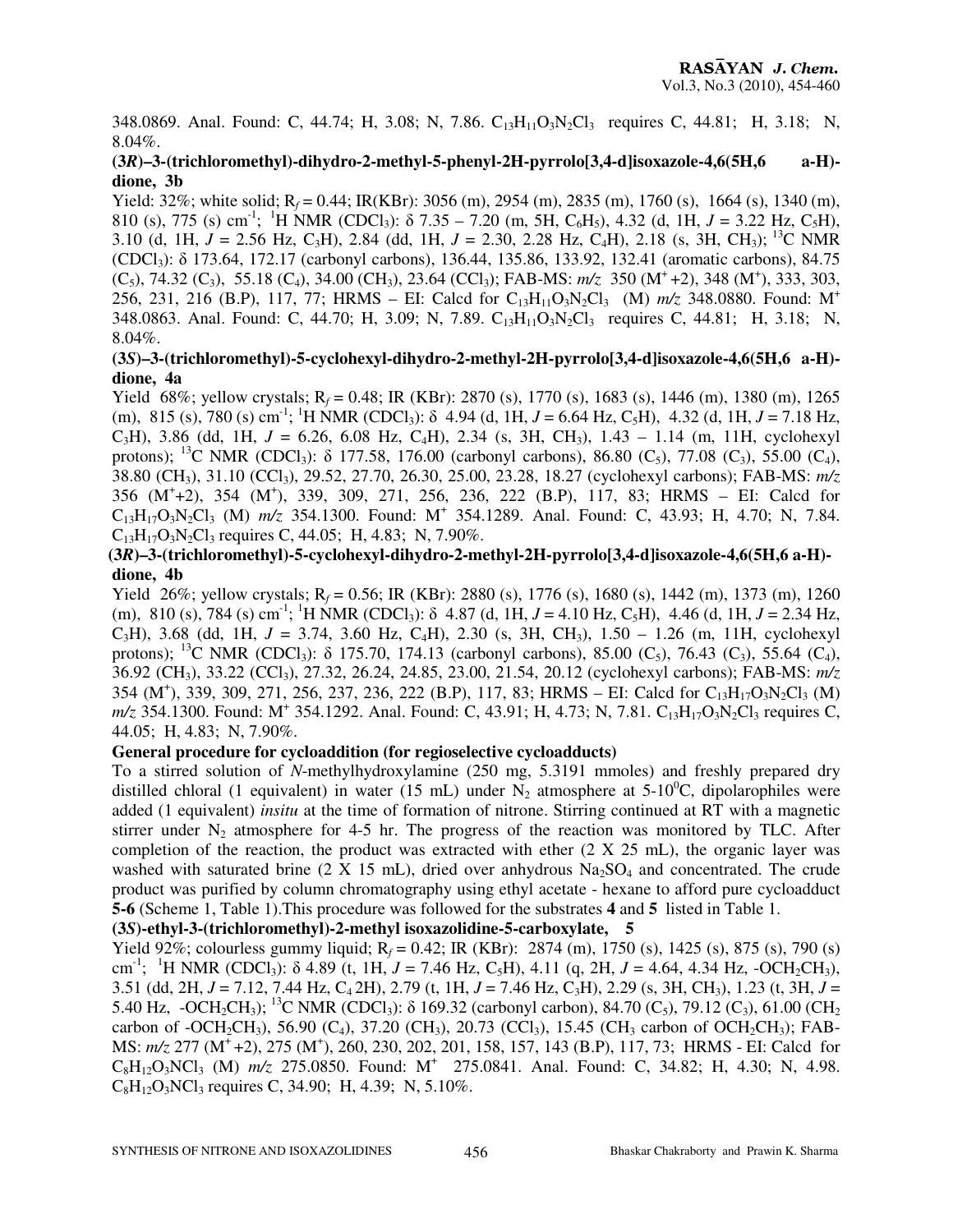#### **(3***S***)-3-(trichloromethyl)-2-methyl-5-phenyl isoxazolidine, 6**

Yield 91%; colourless viscous liquid; R<sub>f</sub> = 0.50; IR (KBr): 3050 (m), 2844 (m), 1710 (s), 1440 (m), 1324 (s), 804 (m), 776 (s) cm<sup>-1</sup>; <sup>1</sup>H NMR (CDCl<sub>3</sub>):  $\delta$  7.46 - 7.26 (m, 5H, C<sub>6</sub>H<sub>5</sub>), 4.39 (t, 1H, *J* = 6.08 Hz, C<sub>5</sub>H), 3.24 (t, 1H,  $J = 6.52$  Hz, C<sub>3</sub>H), 2.89 (dd, 2H,  $J = 6.48$ , 6.12 Hz, C<sub>4</sub> 2H), 2.15 (s, 3H, CH<sub>3</sub>); <sup>13</sup>C NMR (CDCl3): δ 136.75, 135.22, 133.00, 132.14 (aromatic carbons), 85.95 (C5), 77.32 (C3), 56.40 (C4), 38.66 (CH<sub>3</sub>), 19.20 (CCl<sub>3</sub>); FAB-MS:  $m/z$  281 (M<sup>+</sup>+2), 279 (M<sup>+</sup>), 234, 202, 201, 162, 161, 147 (B.P), 117, 77; HRMS-EI: Calcd for C<sub>11</sub>H<sub>12</sub>ONCl<sub>3</sub> (M)  $m/z$  279.0960. Found: M<sup>+</sup> 279.0948. Anal. Found: C, 47.22; H, 4.24; N, 4.85.  $C_{11}H_{12}$ ONCl<sub>3</sub> requires C, 47.29; H, 4.32; N, 5.01%.

#### **RESULTS AND DISCUSSION**

 The present study of cycloaddition reaction has been carried out with three different maleimides (*N*methyl/phenyl/cyclohexyl) and ethyl acrylate, styrene respectively in water. Simultaneously the reactions have been also studied in organic solvent. Remarkably reactions are found to be highly regioselective in  $CH_2Cl_2$  and reaction rate, yields are also not impressive (Table 1). Almost all the reactions in water are very fast  $(3 - 4)$  hrs in case of maleimides and ethyl acrylate & 5 hrs for styrene) compared to the normal cycloaddition reactions in organic solvents which are reported to take longer periods  $(26-48 \text{ hrs})^{11}$ . It is possible that water promotes the reaction through hydrogen bond formation with the carbonyl oxygen atom of the α,β-unsaturated carbonyl compounds and thereby increasing the eletrophilic character at the β-carbon which is attacked by nucleophilic oxygen atom of the nitrone. Thus water activates maleimide, ethyl acrylate and thereby greately facilitates the reaction. We classified dipolarophiles into water-super and water-normal on the basis of the magnitude of their rate response to water. A ketone (C=O) conjugated to an alkene or alkyne is a water-super dipolarophile. Esters, ethers and aryl rings conjugated to an alkene are water-normal dipolarophiles. Reaction rate is comparatively slower in styrene because of very lesser possibility of the formation of hydrogen bonding between water and alkenes but still the rate of the reaction and yield is higher than the cycloaddition reactions performed in solvents like THF,  $CH_2Cl_2$  (Table 1). We suggest an explanation for these results in terms of the frontier molecular orbital (FMO) theory which has been used extensively to explain regioselectivity, yield and rate in 1,3-Dipolar  $cycloadditions<sup>19</sup>$ . This theory states that the Gibbs energy of activation is related to the energy gap between the interacting HOMO and LUMO. The dipolarophiles like styrene, cyclohexene etc. are weak hydrogen bond acceptors, which means that their FMO's are only slightly affected by hydrogen bond interactions and lead to a reduction in the energy gap between the interacting FMO's (in this case, the HOMO of the dipolarophile and LUMO of the 1,3 dipole). Consequently, the Gibbs energy of activation of the reaction is reduced and the reaction is accelerated in water with good yield.

 Excellent diastereofacial selectivity has been observed in the reported nitrone cycloaddition reactions in water. The addition of nitrone **1** to maleimides result in a mixture of diastereomer **2a–4a** and **2b–4b** (almost 65 : 35 ratio in all cases) and generation of three asymmetric centers in a single step. Study of organic reactions in aqueous media shows that there is a higher probability of the formation of mixture of diastereomers when water is used as solvent rather than conventional organic solvents<sup>5</sup>. These results can be rationalized by an *exo* approach of nitrone **1** which has *Z* configuration for the formation of major cycloadducts **2a–4a** (transition state 1). The minor cycloadducts **2b–4b** are formed by the *endo* approach of *Z* nitrone (transition state 2). The mixture of diastereomers have been identified by considering the multiplicity of the proton signals at 3-H and 4-H along with their coupling constant values.<sup>20,21</sup> The most significant difference in the  ${}^{1}H$  NMR data of the diastereomers are the position and multiplicity of the 3-H signal. In the minor adducts **2b–4b**, 3-H resonates around  $\delta_H$  2.74 - 4.10 while for the same proton in major adducts **2a–4a** around  $\delta_H$  2.85 - 4.32 and  $J_{3,4} \sim 6.26$  Hz for major adducts whilst for minor adducts  $J_{3,4}$  is  $\sim$  2.26 Hz. These differences can be explained by considering the available isoxazolidine ring conformations. Due to the 4,5-fused pyrrolidindione, the isoxazolidine ring adopts an envelope conformation and allowing for inversion its nitrogen atom will either extend out from the envelope, *i.e.*, minor conformation, or point inside the envelope, *i.e.*, major conformation. The minor conformer has the N-lone pair antiperiplanar and therefore capable of shielding 3-H proton, so this conformation has been assigned as minor conformer (Figure 1). The diastereomeric isoxazolidines **2a–4a** and **2b–4b** were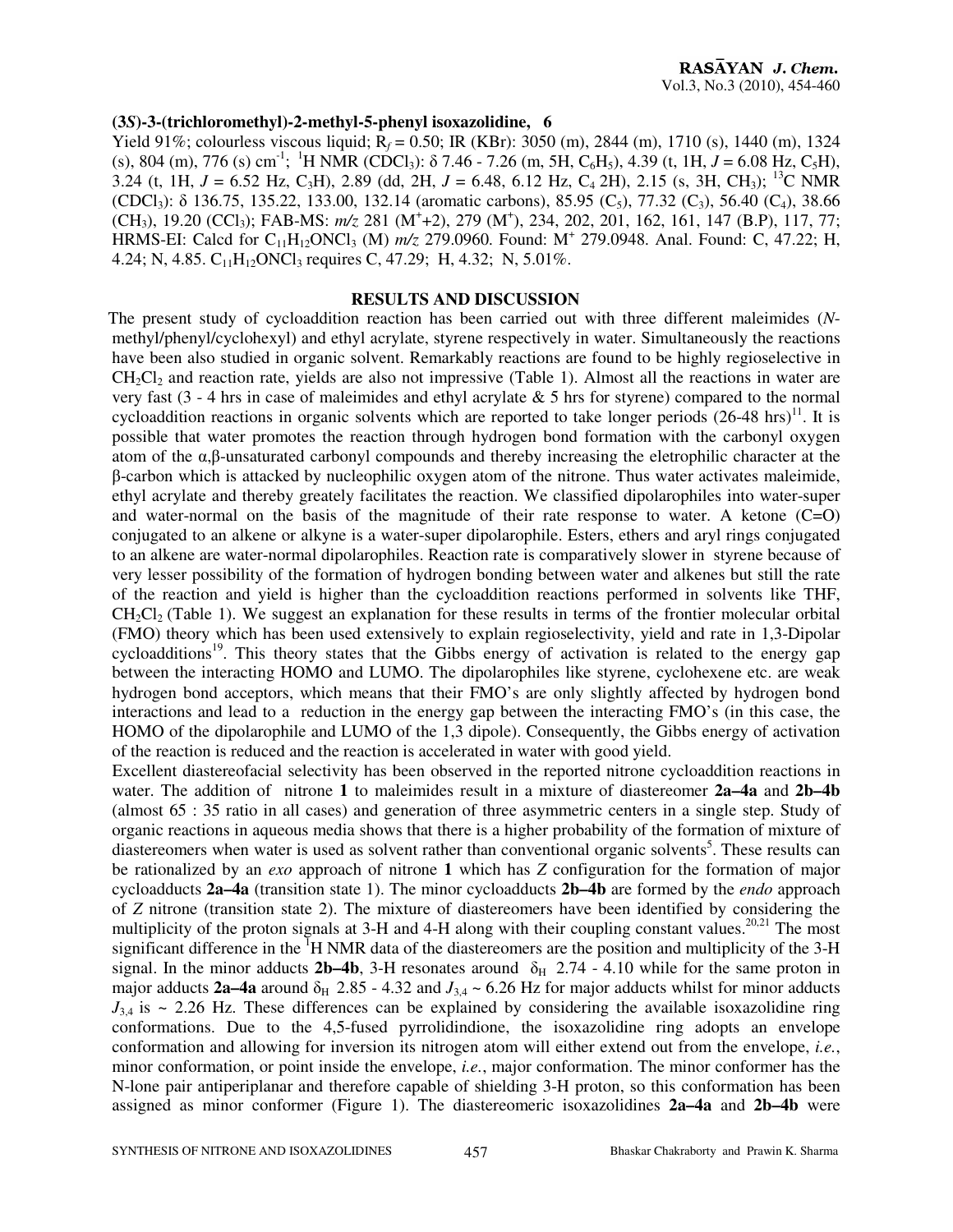separated by column chromatography and obtained in analytically pure form. The *endo/exo* stereochemistry of the novel isoxazolidines are based upon extensive NMR investigations. Most relevant are the coupling constants  $(J_{H3, H4})$  of the diastereomers. For **2a-4a**, this coupling constant is 6.06–7.18 Hz, implying a *cis* relationship between H-3 and H-4, whereas for **2b–4b**, the coupling constant is 2.28–  $3.74$  Hz implying a trans relationship between H-3 and H-4.<sup>20,21</sup> In all the diastereomers, the configurations of H-5 and H-4 are *cis* as evidenced from their coupling constant values.

For ethyl acrylate and styrene, the regioselectivity was rationalized using frontier orbital theory<sup>22</sup> and  ${}^{1}$ H NMR experiments. Cycloadditions to α,β-unsaturated carboxylic acid derivatives, *e.g.* ethyl acrylate are particularly useful because high regioselectivity is often observed in water<sup>5</sup>. The reactions have been found to be highly regioselective to form solely 5-substituted isoxazolidines. Nitrone **1** has considerably higher ionization potential than normal nitrones due to the electron withdrawing effect of three chlorine atoms. Therefore, nitrone (LUMO)-dipolarophile (HOMO) interactions completely dominate the reaction and leads to the formation of only 5-substituted adducts<sup>22,23</sup>. From the <sup>1</sup>H NMR spectrum of cycloadducts **5** and **6**, it has been found that clear double doublet signal for H-4 proton and triplet signal for H-3 proton has been obtained in both the cases due to further coupling from vicinal hydrogens and hence confirms in favour of 5-substituted adducts. From the detailed investigation on the nature of these cycloaddition reactions using TLC and <sup>1</sup>H NMR spectrum studies for the cycloadducts **5** and **6,** it has been also confirmed that no diastereomers have been formed. The relative configurations of H-3, H-4 and H-5 protons of **5** and **6** are *syn* and the cycloadducts are in favour of *exo* transition state geometry as evidenced from their coupling constant values  $(J_{H4,H5} \sim 6.08 - 7.46 \text{ Hz}$ ;  $J_{H3,H4} \sim 6.12 - 7.44 \text{ Hz}$ ). In the mass spectrum, significant  $M^+$ +2 ion peak signals of characteristic height are obtained in most of the diastereomers and regioselective cycloadducts as the peak of highest intensity due to isotopic abundance of  $Cl<sup>37</sup>$  atom in these compounds.

## **CONCLUSION**

In summary, the present procedure provides an example of green chemistry methodology for the synthesis of nitrone and stereo & regioselective novel isoxazolidines in aqueous phase with high yield in a very short reaction time. The notable advantages of this methodology are: (a) high yields (b) faster reaction (c) mild reaction conditions and (d) green synthesis avoiding use of organic solvents. Therefore, it is believed that procedure described here will find important applications in the synthesis of nitrone and isoxazolidine derivatives and thereby offering greater scope for aqueous phase cycloaddition reactions.

| Entry          | Nitrone                                    | Dipolarophile <sup>a</sup>   | Time (hr) | Cycloadduct <sup>b</sup> & m.p $(^{\circ}c)$<br>$2a-4a : cis : 2b-4b : trans$ | $Cis/trans ratio(\%)$ | Yield <sup>c</sup><br>(%) |
|----------------|--------------------------------------------|------------------------------|-----------|-------------------------------------------------------------------------------|-----------------------|---------------------------|
|                | $N$ -methyl- $\alpha$ -<br>chloral nitrone | $N$ -methyl<br>maleimide     | 3(27)     | 2a: White crystals, 142<br>2b: White crystals, 129                            | 2a: 66<br>2b: 31      | 97 (78)                   |
| 2              | $N$ -methyl- $\alpha$ -<br>chloral nitrone | $N$ -phenyl<br>maleimide     | 3(29)     | <b>3a</b> : White solid, 138<br><b>3b</b> : White solid, 147                  | 3a: 63<br>3b: 32      | 95 (76)                   |
| 3              | $N$ -methyl- $\alpha$ -<br>chloral nitrone | $N$ -cyclohexyl<br>maleimide | 4(32)     | <b>4a</b> : Yellow crystals, 154<br><b>4b</b> : Yellow crystals, 130          | 4a: 68<br>4b: 26      | 94 (76)                   |
| $\overline{4}$ | $N$ -methyl- $\alpha$ -<br>chloral nitrone | Ethyl acrylate               | 4(34)     | 5: Colourless gummy liquid                                                    |                       | 92 (69)                   |
| 5              | $N$ -methyl- $\alpha$ -<br>chloral nitrone | <b>Styrene</b>               | 5(38)     | 6: Colourless viscous liquid                                                  |                       | 91 (67)                   |

Table-1: Physicochemical data of synthesized compounds

<sup>a</sup> Reaction condition: α-chloral nitrone (1 mmol), dipolarophile (1 equivalent), water, N<sub>2</sub> atmosphere, RT

 $<sup>b</sup>$ All the reactions were carried out at RT</sup>

 $c<sup>c</sup>$ Isolated yields after purification, Figures in parentheses indicate reactions performed in CH<sub>2</sub>Cl<sub>2</sub>.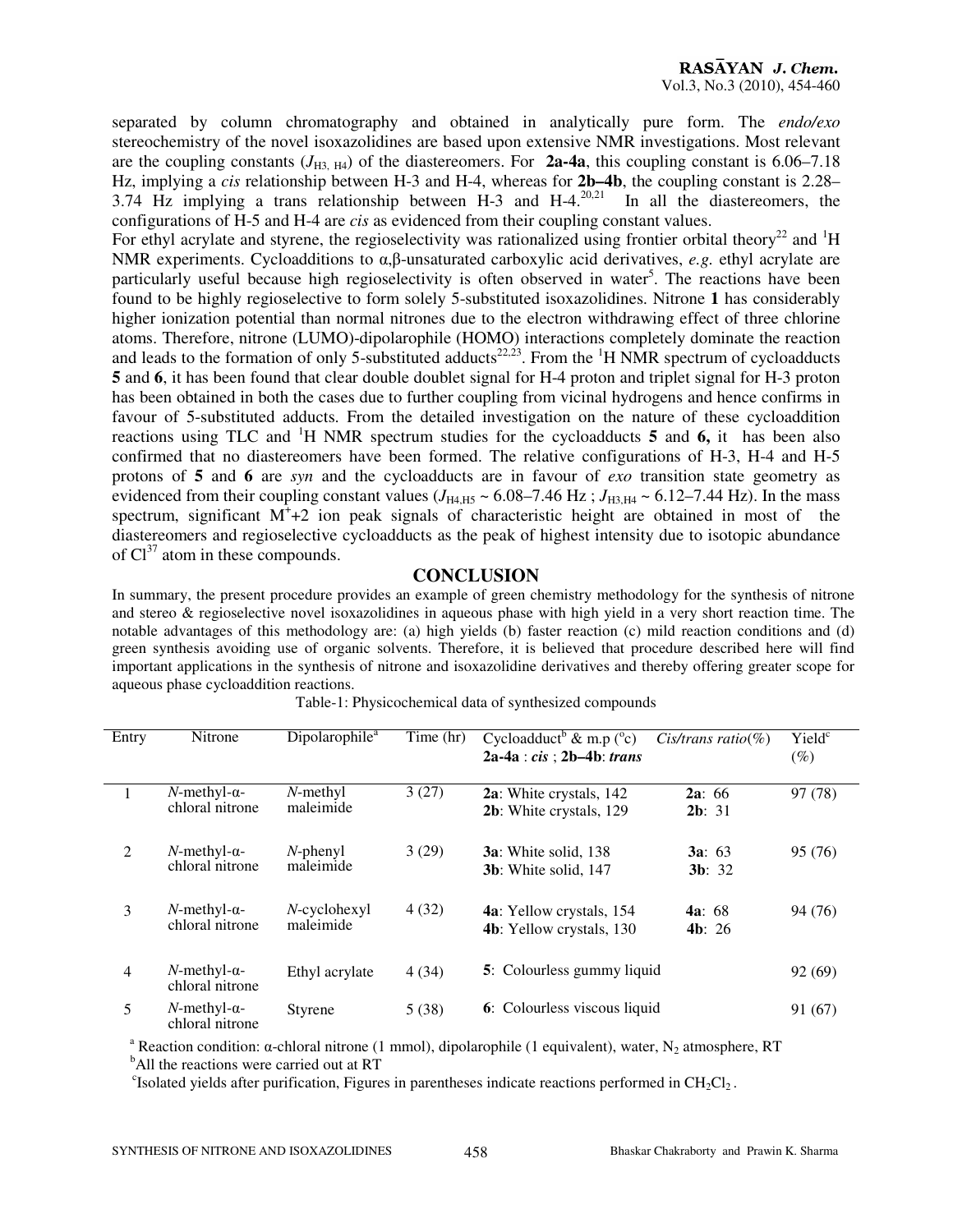

**Figure 1**

## **ACKNOWLEDGEMENTS**

The authors are pleased to acknowledge the financial support from UGC, New Delhi (Grant no.34- 304/2008-SR). The authors are equally grateful to SAIF-CDRI, Lucknow and Prof. A.K. Nanda, University of North Bengal, Darjeeling for providing spectral data.